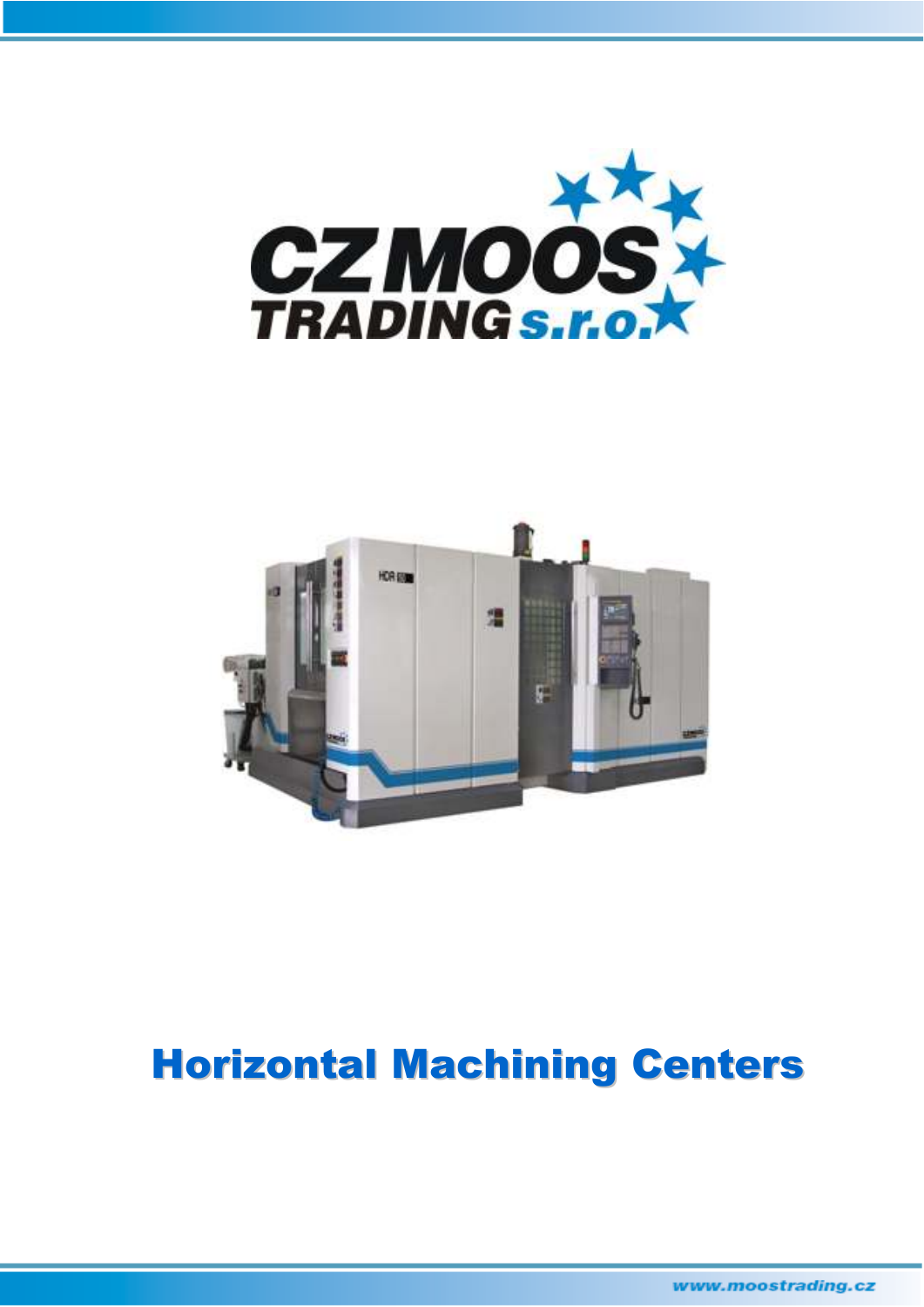# **High speed and High power spindle**

The two-steps speed chngeble, high- speed, high power internal electric spindle is not only capable to lo-speed hightorque cutting





### **Spindle specification**

|       | Spibdle with gear                          | <b>Electric spindle</b>                    |
|-------|--------------------------------------------|--------------------------------------------|
|       | 25~6000min <sup>-1</sup> [11/7.5kW]        |                                            |
| No.50 | 25~6000min <sup>-1</sup> [15/11kW]( opce)  | 35~13000min <sup>-1</sup> [30/25kW] (opce) |
|       | 25~8000min <sup>-1</sup> [11/7.5kW]( opce) |                                            |
|       | 25~8000min <sup>-1</sup> [15/11kW](opce)   |                                            |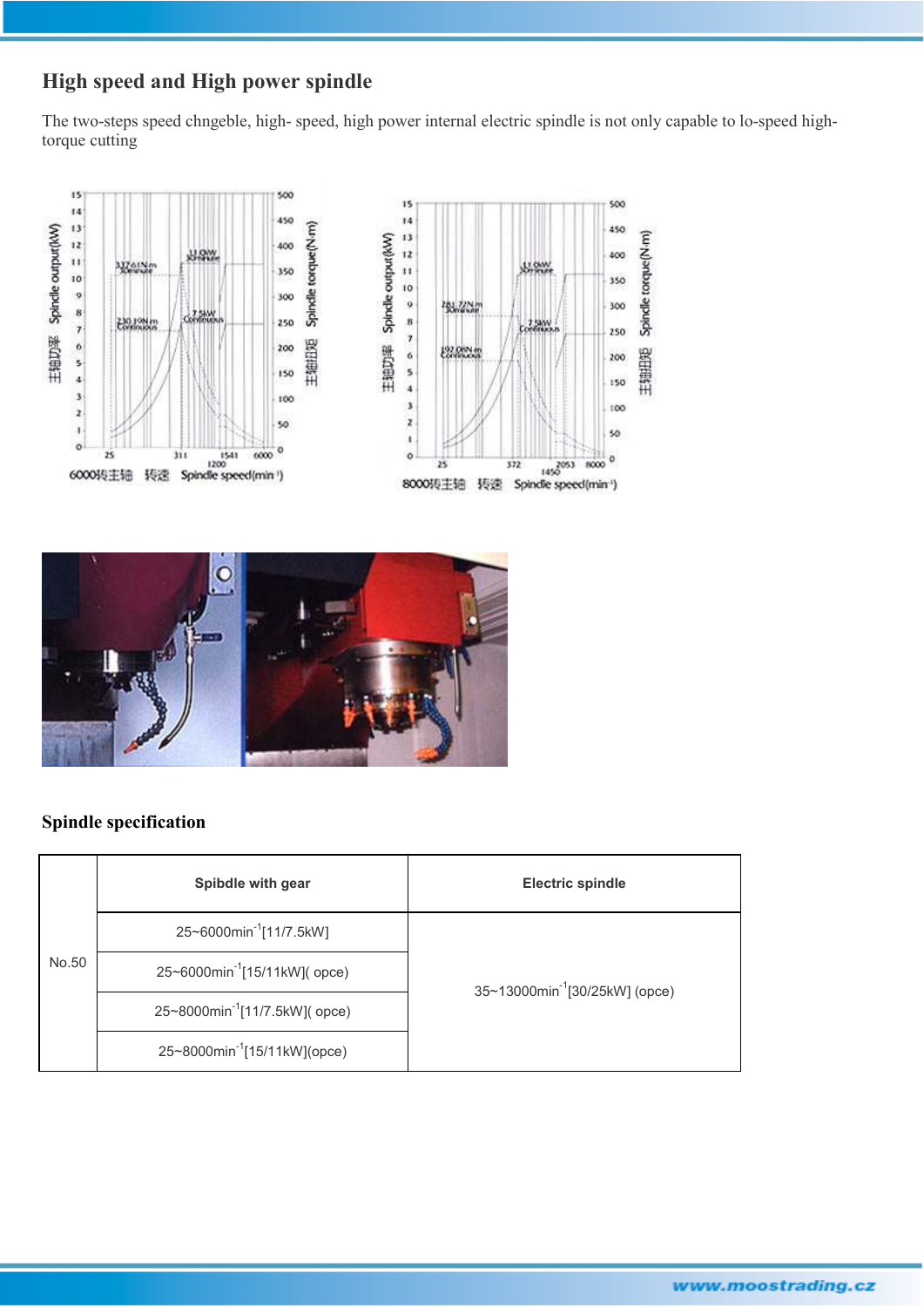### **Compact and unrivaledrigidity configuration**

Extremely rigid construction with box type and diagonal ribs, which are located in key parts of the body machine, substantially increasing the rigidity of the machine and its ability to dampen vibrations generated during machining. Massive linear guide surfaces allow smooth machining with a smooth surface.



### **High rigidity & High Accuracy**

Ball screws are firmly anchored at both ends and their parallelism is controlled with a linear guide. When rotating the ball screws and heat dilate, which can lead to inaccuracies in machining. Advanced temperature compensation system, this phenomenon is completely reduced, which ensures a stable machining accuracy.



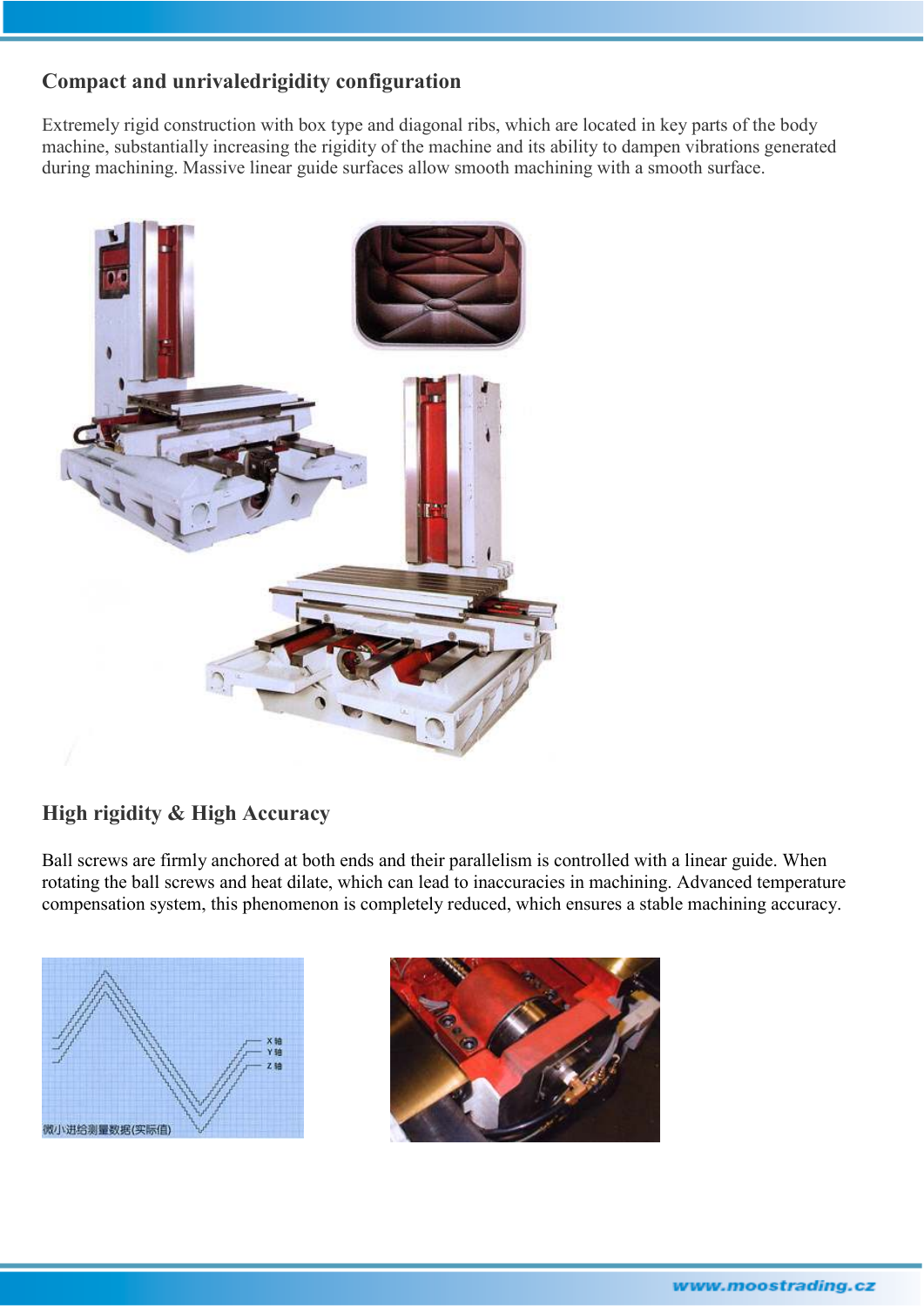### **Advanced HQ Funkce**

#### **Pre-interpolation acceleration / deceleration:**

When cutting circles is to reduce the error contours of the workpiece and prevents the reduction of the radius.

#### **Optimized slowdown in the corners:**

Vector monitor command program automatically reduces the travel speed in the corner of the workpiece. This ensures high precision machining of the edges

#### **Feed control:**

Precision motion control with minimal error servomotor. Optional Hyper HQ control ensures high speed and high precision operation in any part of the program, even when machining complex shapes. This is especially useful when machining contours forms



### **Japanese sense of accuracy**

#### Positioning accurancy

|                        | <b>MDV55</b>              | MDV75                  |
|------------------------|---------------------------|------------------------|
| Positioning accurancy  | ±0.003/full lenght        | ±0.005mm/X,±0.003mm/YZ |
| Repeataility accurancy | $\pm 0.002$ / full lenght | ±0.002mm/ full lenght  |





|   | MDV55   | <b>MDV75</b> |
|---|---------|--------------|
| Α | 150     | 200          |
| B | 212.132 | 282.843      |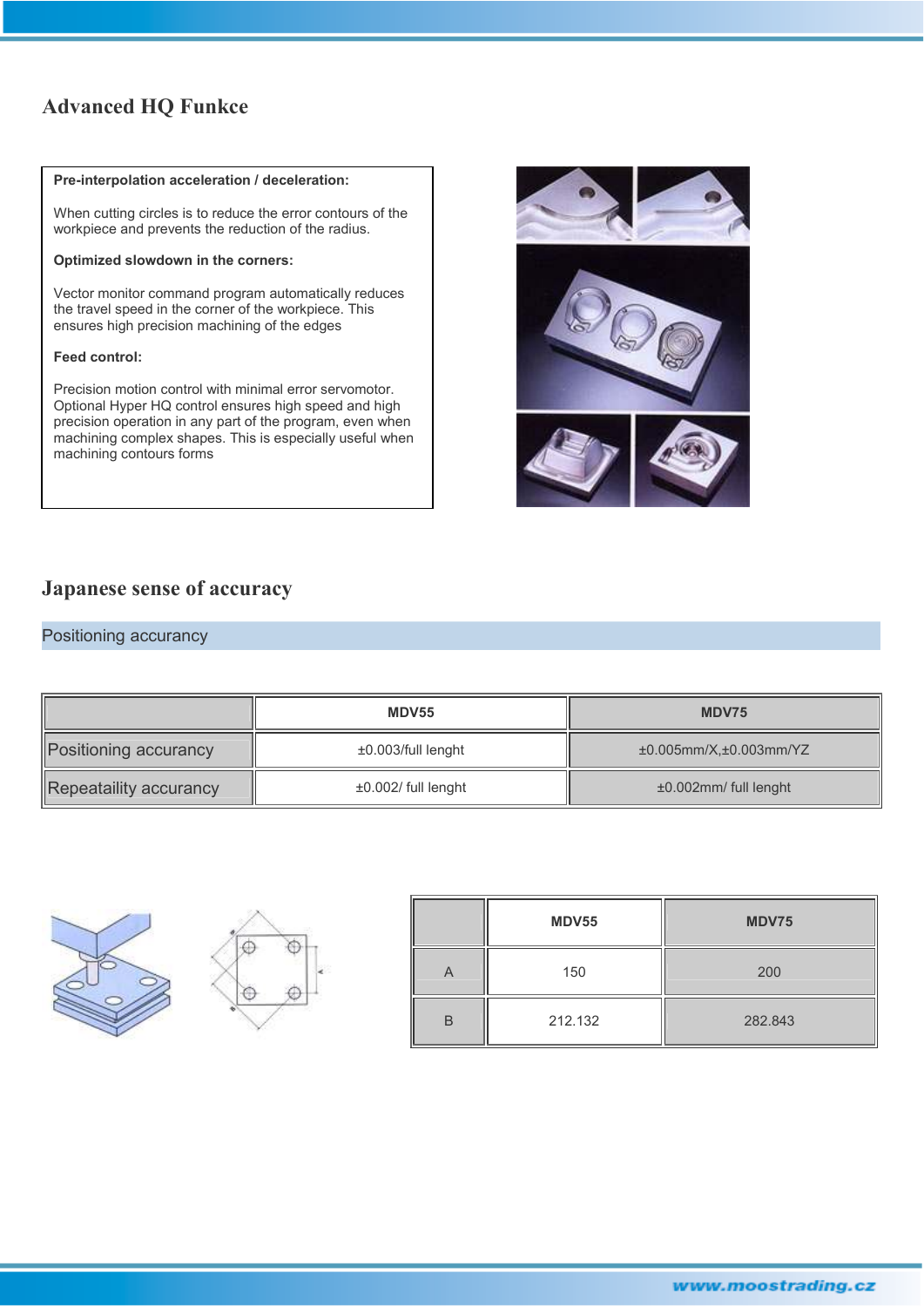# Working accurancy

|                       | <b>MDV55</b>                            |       | MDV75               |                  |  |
|-----------------------|-----------------------------------------|-------|---------------------|------------------|--|
| <b>I</b> tem          | <b>JIS Standard</b><br><b>Tolerance</b> |       | <b>JIS Standard</b> | <b>Tolerance</b> |  |
| Axis directiion       | 0.025                                   | 0.015 | 0.025               | 0.015            |  |
| Diagonal direction    | 0.035                                   | 0.015 | 0.035               | 0.015            |  |
| Deviation of hole dia | 0.02                                    | 0.01  | 0.02                | 0.01             |  |





# Circular cutting accurancy

|             | <b>MDV55</b>                     |  | <b>MDV75</b>                     |       |  |
|-------------|----------------------------------|--|----------------------------------|-------|--|
| Item        | <b>JIS Standard</b><br>Tolerance |  | <b>JIS Standard</b><br>Tolerance |       |  |
| Circularity | 0.040<br>0.015                   |  | 0.040                            | 0.015 |  |

# **Machining capability**

Milling(φ100×5T)

| <b>MDV55</b>             |                         |                 |                         |  |  |
|--------------------------|-------------------------|-----------------|-------------------------|--|--|
| Speindle speed           | $600$ min <sup>-1</sup> | Feed            | 0.3mm/toth              |  |  |
| 188m/min<br>Cutting feed |                         | Cutting amount  | 432cm <sup>3</sup> /min |  |  |
| Cutting widh             | 80 <sub>mm</sub>        | Motor loading   | 113%                    |  |  |
| Cutting depth            | 6 <sub>mm</sub>         | <b>Material</b> | 45(S43C)                |  |  |
| Feed rate                | 900mm/min               |                 |                         |  |  |

| <b>MDV75</b>             |                         |                |                         |  |  |
|--------------------------|-------------------------|----------------|-------------------------|--|--|
| Speindle speed           | $600$ min <sup>-1</sup> | Feed           | $0.3$ mm $/$ zub        |  |  |
| 188m/min<br>Cutting feed |                         | Cutting amount | 432cm <sup>3</sup> /min |  |  |
| Cutting widh             | 80 <sub>mm</sub>        | Motor loading  | 104%                    |  |  |
| Cutting depth            | 6 <sub>mm</sub>         | Material       | 45(S43C)                |  |  |
| Feed rate                | 900mm/min               |                |                         |  |  |

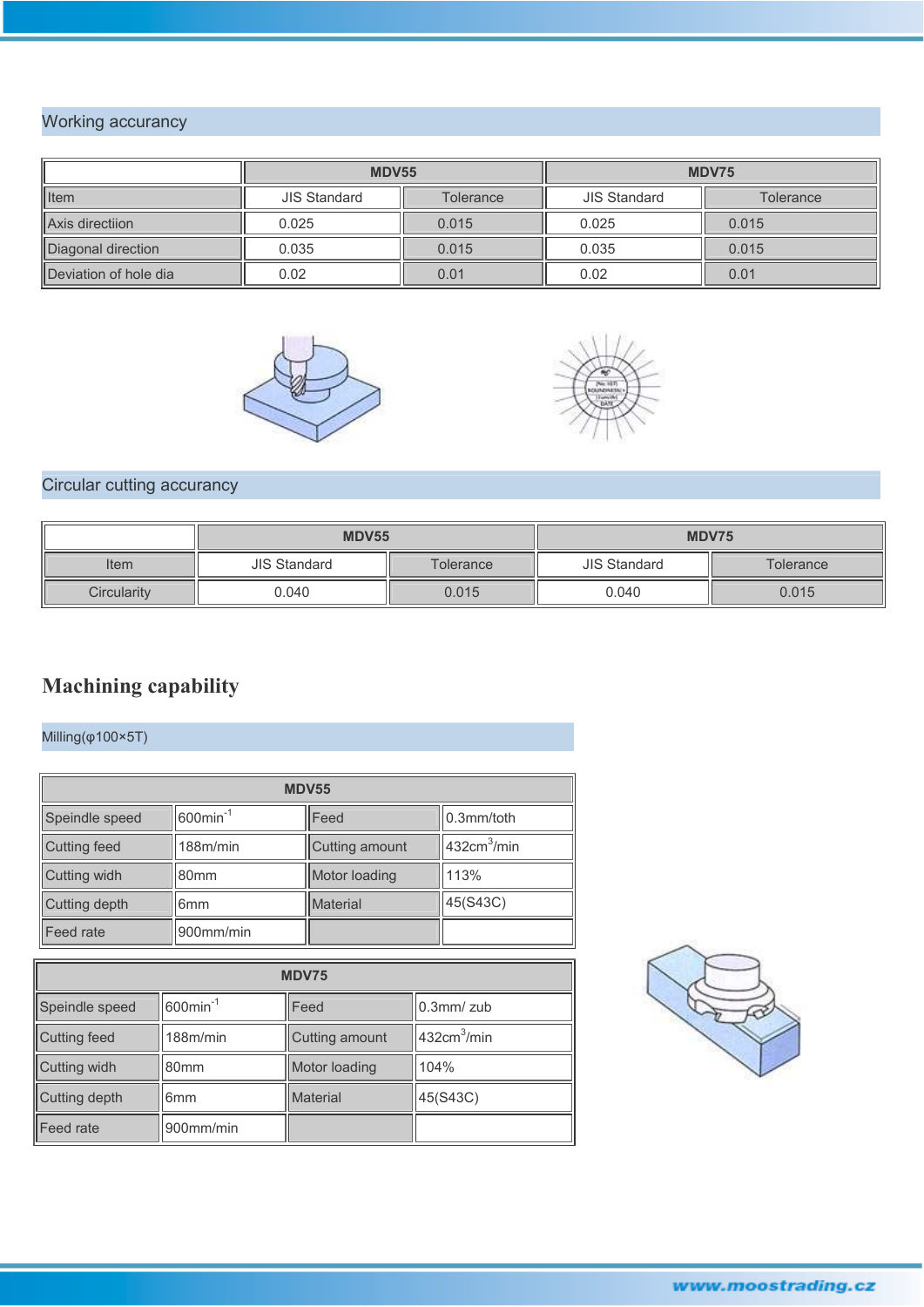| MDV55(end-milling Ø32×6T) |                         |                |                         |  |  |
|---------------------------|-------------------------|----------------|-------------------------|--|--|
| Speindle speed            | $250$ min <sup>-1</sup> | Feed rate      | 300mm/min               |  |  |
| Cutting feed<br>25m/min   |                         | Feed           | $0.20$ mm/ $zub$        |  |  |
| Cutting widh<br>16mm      |                         | Cutting amount | 165cm <sup>3</sup> /min |  |  |
| Cutting depth<br>32mm     |                         | Motor loading  | 95%                     |  |  |
| Material<br>45(S43C)      |                         |                |                         |  |  |

| MDV75 end-milling Ø3250×6T)       |                         |                  |                         |  |  |
|-----------------------------------|-------------------------|------------------|-------------------------|--|--|
| Speindle speed                    | $160$ min <sup>-1</sup> | <b>Feed rate</b> | 130mm/min               |  |  |
| <b>Cutting feed</b><br>25m/min    |                         | Feed             | $0.14$ mm/ $z$ ub       |  |  |
| Cutting widh<br>25 <sub>mm</sub>  |                         | Cutting amount   | 163cm <sup>3</sup> /min |  |  |
| Cutting depth<br>50 <sub>mm</sub> |                         | Motor loading    | 100%                    |  |  |
| Material<br>45(S43C)              |                         |                  |                         |  |  |



### Groving

| MDV55(Milling@32×6T)        |                         |                |                         |  |  |
|-----------------------------|-------------------------|----------------|-------------------------|--|--|
| Speindle speed              | $250$ min <sup>-1</sup> | Feed rate      | 300mm/min               |  |  |
| Cutting feed                | 25m/min                 | Feed           | $0.2$ mm/ $z$ ub        |  |  |
| Cutting widh                | 16 <sub>mm</sub>        | Cutting amount | 165cm <sup>3</sup> /min |  |  |
| Cutting depth               | 32mm                    | Motor loading  | 92%                     |  |  |
| 45(S43C)<br><b>Material</b> |                         |                |                         |  |  |

| MDV75(Millingo50×6T)              |                         |                  |                         |  |  |
|-----------------------------------|-------------------------|------------------|-------------------------|--|--|
| Speindle speed                    | $160$ min <sup>-1</sup> | <b>Feed</b> rate | 120mm/min               |  |  |
| 25m/min<br>Cutting feed           |                         | Feed             | $0.125$ mm/zub          |  |  |
| Cutting widh                      | 25mm                    | Cutting amount   | 150cm <sup>3</sup> /min |  |  |
| Cutting depth<br>50 <sub>mm</sub> |                         | Motor loading    | 85%                     |  |  |
| <b>Material</b>                   | 45(S43C)                |                  |                         |  |  |